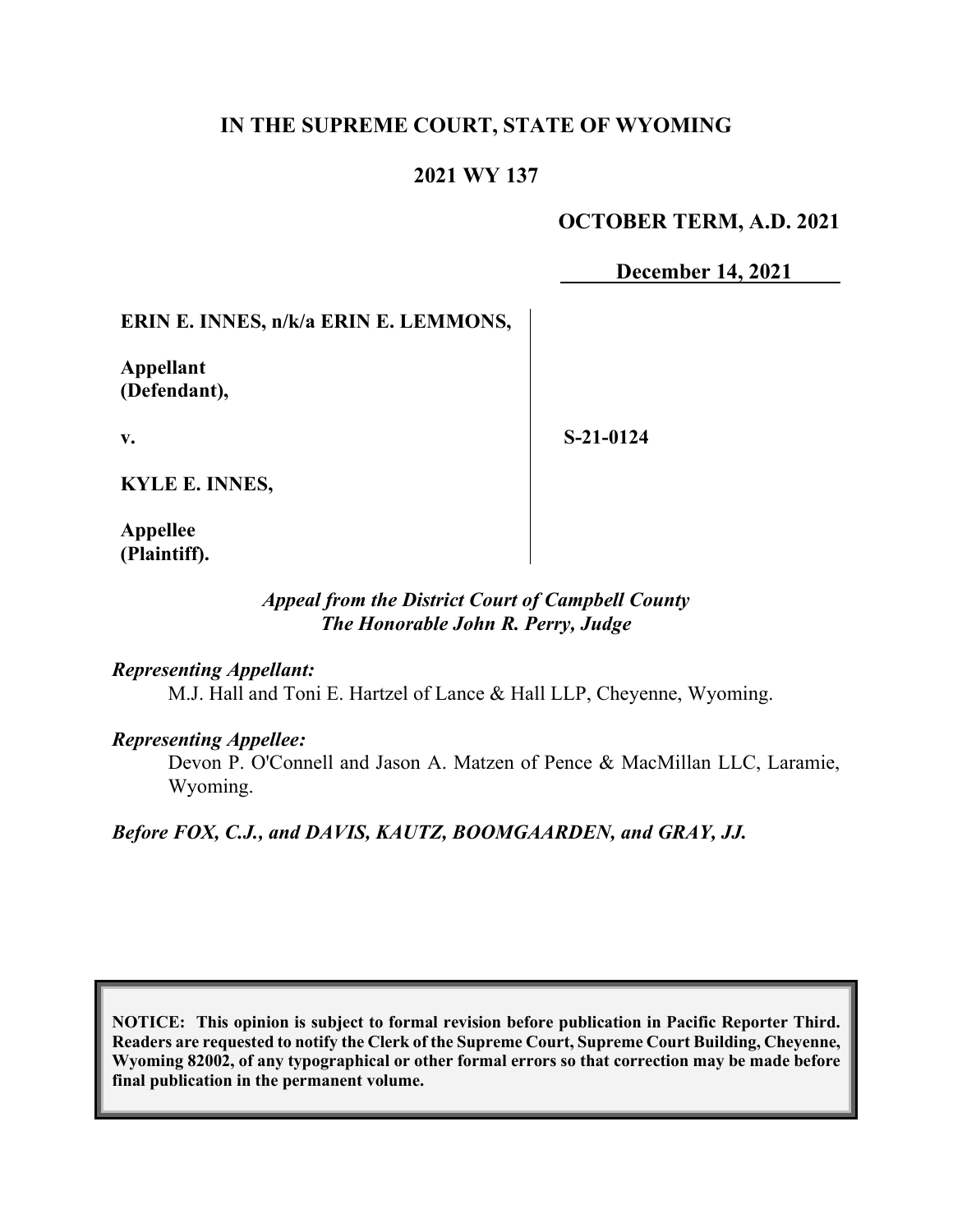### **BOOMGAARDEN, Justice.**

[¶1] Erin Innes n/k/a Erin Lemmons (Wife) appeals the district court's division of marital property between her and Kyle Innes (Husband) on granting him a divorce. We affirm.

### *ISSUE*

[¶2] We restate the issue:

Did the district court abuse its discretion by dividing the marital property as it did?

## *FACTS*

[¶3] Husband and Wife married in January 2011 and separated approximately seven and a half years later, on or about July 18, 2018, when Husband filed for divorce. They had no children.

[¶4] During their marriage, Husband and Wife primarily lived in Gillette, Wyoming, where they both worked as veterinarians. Husband entered the marriage with more assets than Wife, [1](#page-1-0) had some education in finance, and thus managed the parties' finances. He frequently moved money between joint and personal accounts, comingling his premarital assets with marital income. He also inherited a substantial amount of money. Whether to share his inheritance with Wife, how to title property purchased with it, and financial transparency became sources of conflict in the marriage.

[¶5] The parties purchased two properties in Gillette between 2011 and 2015. In 2011, they purchased a residential property (the marital residence). Husband paid the down payment from his premarital assets. Both their names were on the title and mortgage. They paid the mortgage from their joint account until Husband closed that account in October 2017 and took over the payments.

[¶6] In 2015, they purchased over 300 acres of rural property (the rural property). Husband paid the down payment from his inheritance and premarital assets. Both their names were on the title and mortgage. Their long-term goal was to build a house, barn, and veterinary hospital on the property. They invested time and money on improvements such as roads, fences, and a well. Husband paid the mortgage from an account in his name.

<span id="page-1-0"></span><sup>1</sup> Husband had a house on 40 acres in Douglas, Wyoming; holdings in his family's businesses; money in IRAs; mutual funds; and a car. Wife had \$10,000 in a checking account, a car worth \$7,500, and \$90,000 in student loan debt.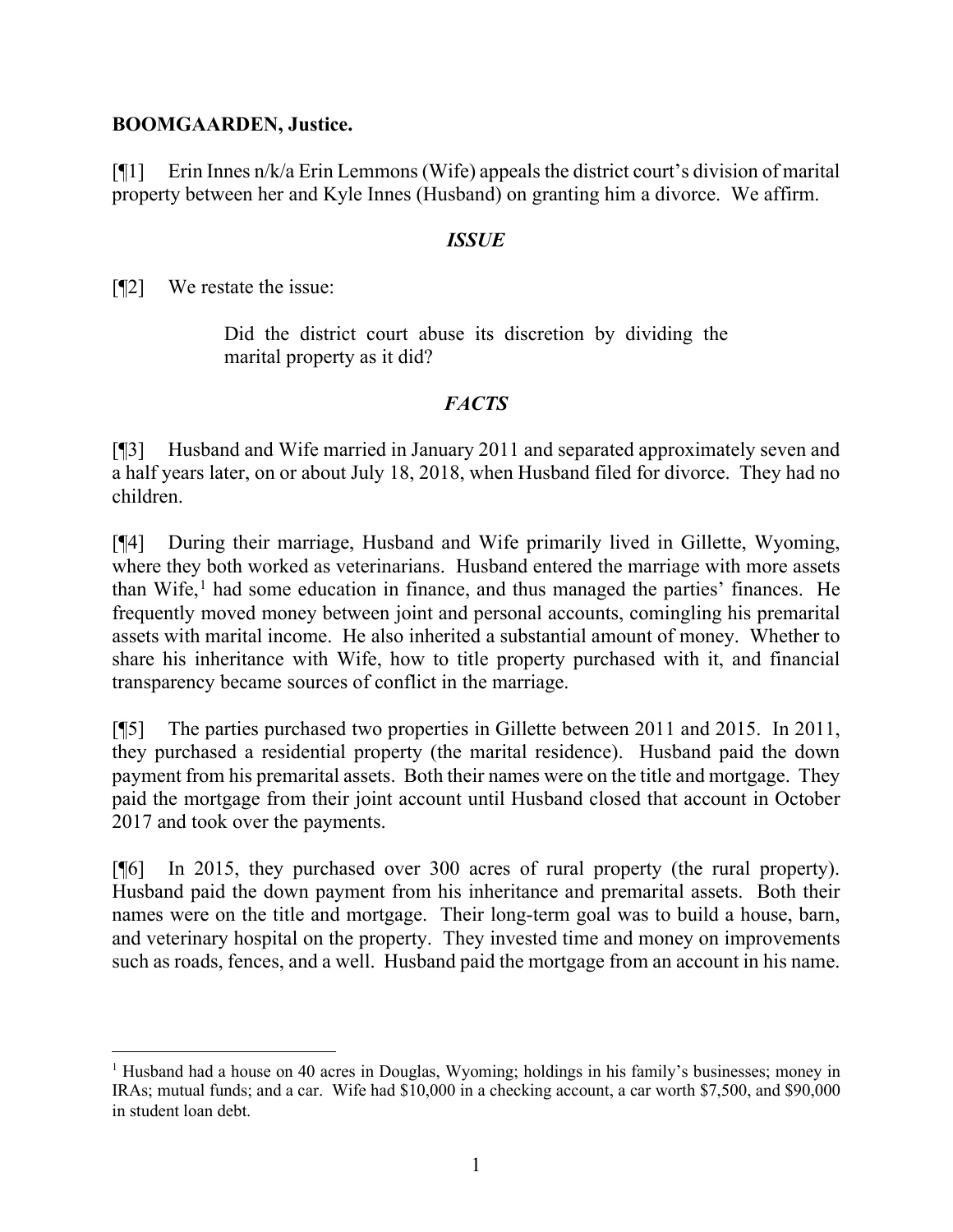[¶7] The parties started two businesses in 2012. They initially started Cowboy Country Animal Clinic, LLC (CCAC) so Husband could obtain discount medication for his family's ranch. Then, around 2015, he stopped working as a veterinarian at a local clinic and began developing CCAC as a mobile clinic. When Husband proposed removing Wife's name from CCAC's bank account for tax purposes, she objected and they signed an agreement to split CCAC's assets if they divorced.

[¶8] They also started an endurance horse business in which they bought and then Wife trained, raced, and sold the horses with some success. In 2012, they purchased three young horses and sold them for a profit in 2015. Around 2014, they agreed that Wife should devote her veterinarian income to the business. As Wife became more involved in the business, she began spending more time in Texas, where she could more easily train and race the horses during winter. In 2020, they owned three horses and two trailers.

[¶9] In Spring 2018, amid mounting tension over finances, Husband paid for them to attend a marriage retreat in Sedona, Arizona. After the retreat, he suggested they start money management counseling but that never panned out. Husband filed for divorce in July 2018.

[¶10] The district court held a bench trial in December 2020, where Husband and Wife testified. They mainly disagreed about the value of the horses. Husband valued them high based on an October 2017 text message from Wife, but acknowledged she had expertise in the area that he did not. Wife valued them lower because they were older and the market for endurance horses from the United States had evaporated since 2017.

[¶11] In his written closing argument, Husband contended that it was "equitable and just that [he] be given consideration for his premarital funds, for the funds he inherited, and for the significant contributions made during the marriage when [Wife] was not contributing as an equitable partner." He proposed a property division in which neither party owed the other any money. In her written closing argument, Wife asked the court to award her "[t]he vehicles and personal property in her possession"; "[t]he assets still held by the horse business," including the three horses and two trailers; the IRAs in her name and \$74,462.86 as an equalization of the investment accounts; "[t]he bank account and health savings account" in her name; and approximately \$380,630 as her half of the equity in the two properties, CCAC's assets, and the amount in the parties' bank accounts.

[¶12] Following the bench trial, the court issued a decision letter explaining its property disposition, which we discuss in more detail as relevant to our discussion.

[¶13] In its corresponding *Judgment and Decree of Divorce*, the court divided the property as follows: Husband received the marital residence, the rural property, and any associated debt; a 2012 Dodge Ram; all interest in CCAC; his personal belongings and various paperwork; all IRAs in his name; and all bank accounts in his and his company's name.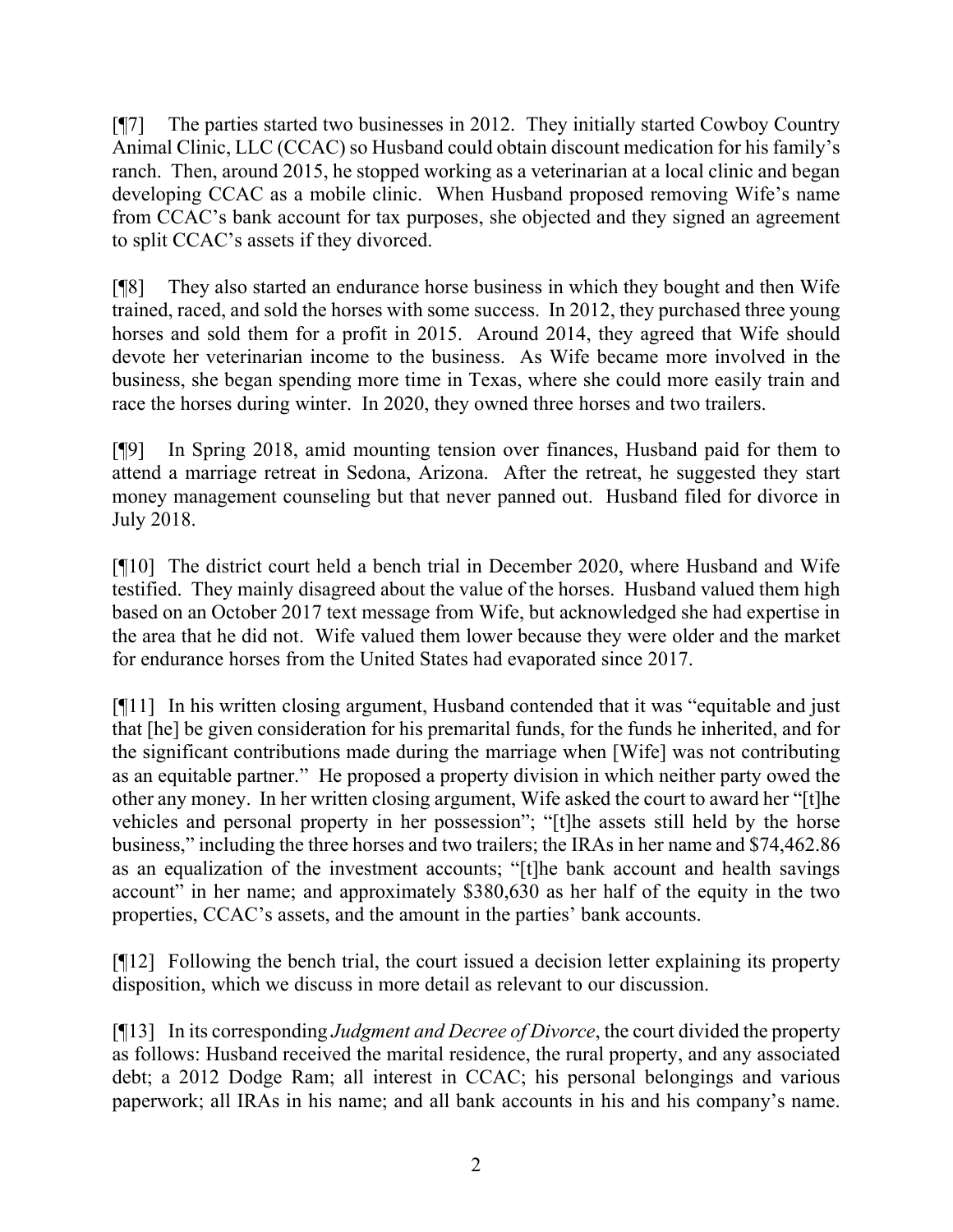Wife received a 2013 Dodge Ram; the horses and horse trailers; her personal belongings and paperwork; a blue bonnet painting; all IRAs in her name; and all bank accounts in her and her company's name. Then, to ensure "a just and equitable division of the marital assets[,]" the court ordered Husband to pay Wife \$200,000. Wife timely appealed.

### *DISCUSSION*

[¶14] Wife contends that the district court abused its discretion by "arbitrarily" awarding her \$200,000. According to Wife, the marital estate the court considered in its property division consisted of only three assets—the marital residence, the rural property, and CCAC—because the court stated that it would not consider the parties' other assets in its equitable division. She maintains that the court should have awarded her \$334,789.18 because it decided she was entitled to half of the equity in the marital residence, half of the equity in the rural property, and half of CCAC's assets. Wife asserts the court did not explain why it reduced that amount to \$200,000, but posits it may have done so because it could not adduce the debt remaining on the marital residence and rural property on the date of separation. As a remedy, she requests we either modify the judgment to \$334,789.18 or remand for further proceedings on the amount of debt owed on those properties on the date of separation.

[¶15] Wyo. Stat. Ann. § 20-2-114(a) (LexisNexis 2021) governs disposition of property in a divorce.

> [I]n granting a divorce, the court shall make such disposition of the property of the parties as appears just and equitable, having regard for the respective merits of the parties and the condition in which they will be left by the divorce, the party through whom the property was acquired and the burdens imposed upon the property for the benefit of either party and children.

"There are no specific guidelines as to the weight the district court must afford the statutory considerations when making a property division." *Malli v. Malli*, 2020 WY 42, ¶ 16, 460 P.3d 245, 249 (Wyo. 2020) (citing *Wallop v. Wallop*, 2004 WY 46, ¶ 26, 88 P.3d 1022, 1030 (Wyo. 2004); *Paul v. Paul*, 616 P.2d 707, 712 (Wyo. 1980)). The district court has discretion to decide what weight to give each factor. *Humphrey v. Humphrey*, 2007 WY 72, ¶ 13, 157 P.3d 451, 454 (Wyo. 2007) (citation omitted). Moreover, "[t]he statute does not require an equal division of property, and we have said 'a just and equitable division is as likely as not to be unequal.'" *Malli*, ¶ 16, 460 P.3d at 249 (quoting *McMurry v. McMurry*, 2010 WY 163, ¶ 8, 245 P.3d 316, 319 (Wyo. 2010)).

[¶16] We review the district court's property disposition for an abuse of discretion. "Judicial discretion is a composite of many things, among which are conclusions drawn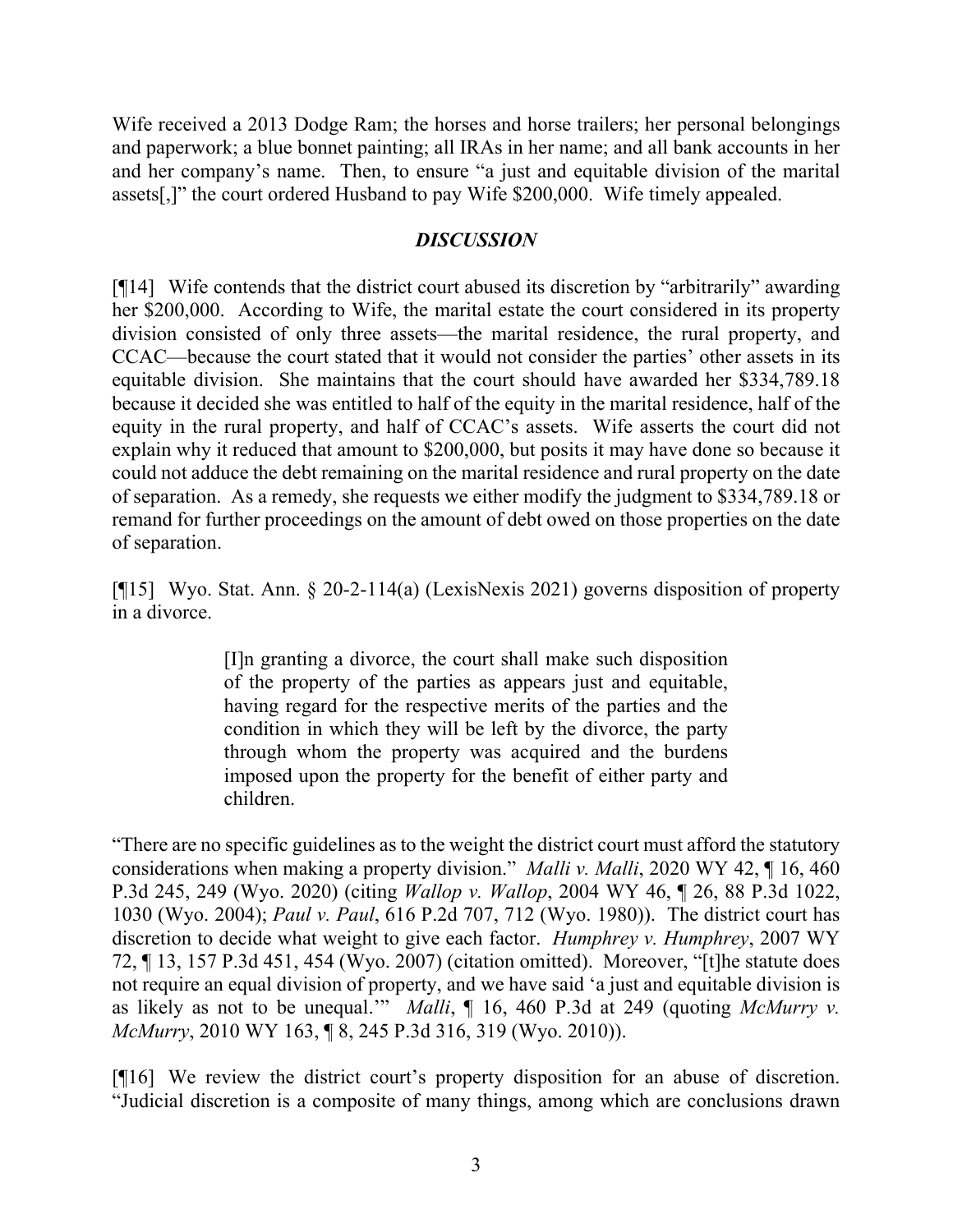from objective criteria; it means exercising sound judgment with regard to what is right under the circumstances and without doing so arbitrarily or capriciously." *Id.* ¶ 14, 460 P.3d at 249 (quoting *Kamm v. Kamm*, 2016 WY 8, ¶ 3, 365 P.3d 779, 780–81 (Wyo. 2016)). Our analysis focuses on whether the district court could reasonably conclude as it did. *Id.* (citing *Porter v. Porter*, 2017 WY 77, ¶ 12, 397 P.3d 196, 198 (Wyo. 2017)). In our review, "we consider only the evidence in favor of the successful party, ignore the evidence of the unsuccessful party, and grant to the successful party every reasonable inference that can be drawn from the record." *Id.* (quoting *Porter*, ¶ 12, 397 P.3d at 198). A district court abuses its discretion when "the property disposition shocks the conscience of this court and appears to be so unfair and inequitable that reasonable people cannot abide it." *Id.* (quoting *Long v. Long*, 2018 WY 26, ¶ 22, 413 P.3d 117, 125 (Wyo. 2018)).

[¶17] Because we must "evaluate[] whether the district court's property division is equitable from the perspective of the overall distribution rather than from a narrow focus on the effects of any particular disposition," *Stevens v. Stevens*, 2014 WY 23, ¶ 11, 318 P.3d 802, 807 (Wyo. 2014) (citation omitted), we turn to the district court's decision letter, where it considered the statutory factors and explained its overall distribution.

[¶18] The district court began its analysis by noting that "the extensive comingling of [Husband's] premarital assets with the couple's marital finances and CCAC's finances [] left the court with the common scenario where it [had to] attempt to 'unscramble an egg[.]'" For example, Husband sometimes deposited his employment income into the parties' joint account and other times he deposited it into his separate accounts. In addition, Wife deposited her employment income into the joint account until 2013 or 2014, when they agreed to commit it to the endurance horse business. Husband moved \$50,000 from the CCAC account to an investment account in his name alone approximately six months before filing for divorce. And Husband's testimony about his premarital accounts and the funds he moved in and out of joint accounts and CCAC's accounts was unclear.

[¶19] The court then considered the statutory factors and analyzed the property subject to division. As to the respective merits of the parties, the court found "neither party to be at greater fault in bringing about the demise of the marriage[,]" noting that the "marriage ended more as a result of the parties' conflicting life goals than greater 'fault' on the part of either [Husband] or [Wife]." As to the condition in which the divorce would leave the parties, the court found that both had "advanced degrees and likely similar earning potential." "No disability or other disadvantage was noted for either party[,]" and Wife's "student loans of approximately \$90,000 were paid off during the marriage."

[¶20] As to the marital residence, the court stated:

The down payment on the residence, over \$76,000, came from [Husband's] premarital assets. The court finds the value of the residence on the date of separation was \$345,000. No evidence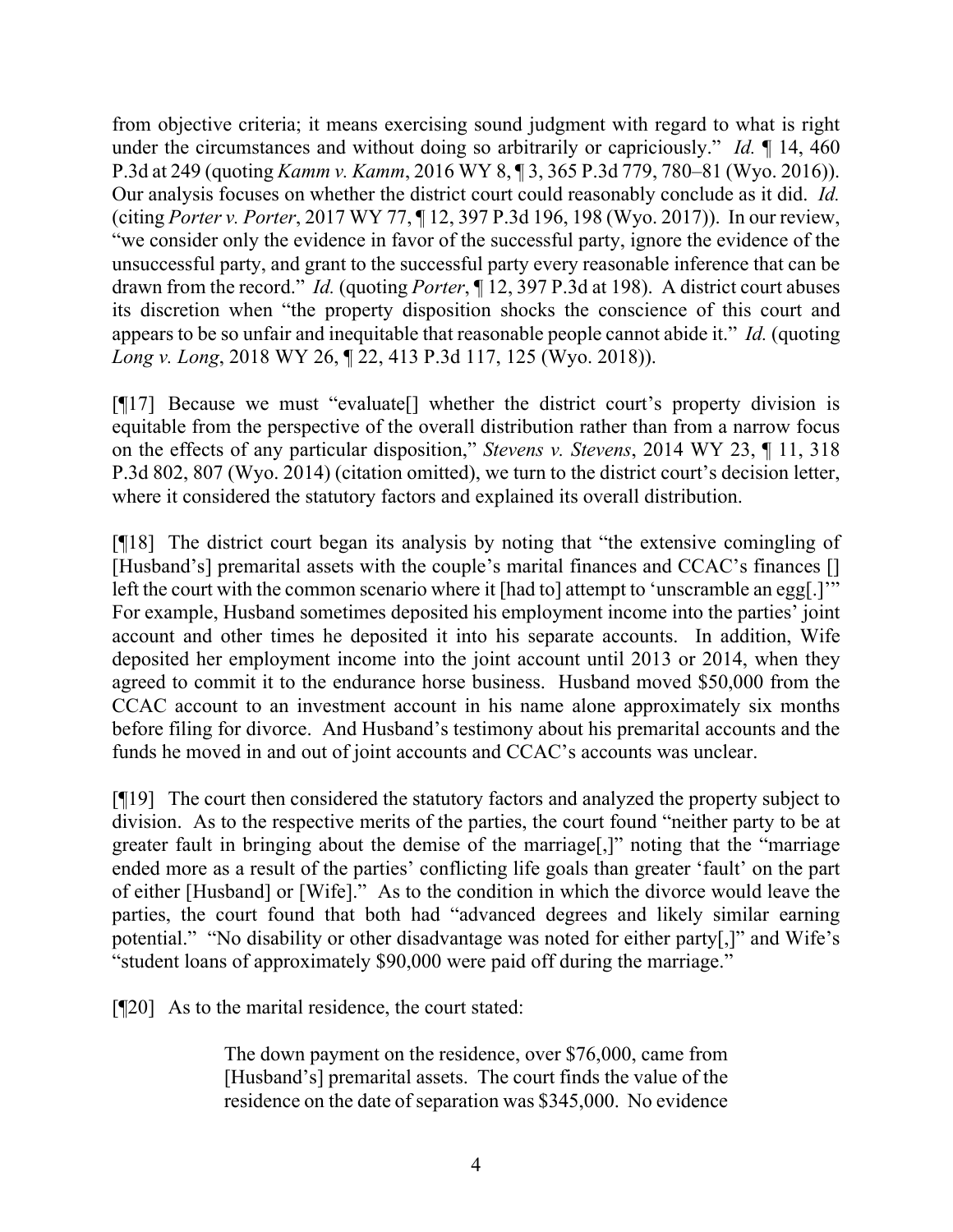was adduced as to the amount of debt remaining on the residence as of [separation], although [Husband's] Exhibit 2 lists it as \$251,249.29. The house was titled in the names of [Husband] and [Wife]. During the marriage, both parties contributed funds to the joint checking account from their employment income, and mortgage payments on the residence were made from that account.

It concluded Wife was "entitled to half of the equity in the marital residence as of the date of separation."

[¶21] As to the rural property, the court stated:

[Husband] testified he made the down payment (approximately \$450,000) for this property out of his separate funds and that each mortgage payment came from an account held in his name alone. Both parties improved the property, adding a road and a water well, among other things. Some of the funds for improvements came from joint accounts, some from the parties' separate accounts. The court finds the date of separation value of this property to be \$689,000, based upon the appraisal submitted. No evidence was adduced as to the amount of debt remaining on this property as of [separation], although [Husband's] Exhibit 2 lists it as \$207,915.30.

. . . .

The court believed [Wife's] testimony that the parties had purchased this property with the long-term goal of building a home and raising children there and building a veterinary clinic there. The court also believed [Husband's] testimony that [Wife] indicated she would seek a divorce if he purchased the property with his separate funds and held it in his name only.

The court finds [Husband] paid approximately two-thirds of the cost of this property out of his separate funds, knowing it would be owned equally by the parties. [Husband] had prior experience with real estate transactions, additional education in finance, and was clearly the more sophisticated party in this area. Certainly, he was aware he had a choice in making the purchase. And, reprehensible as [Wife's] behavior might have been, [Husband] apparently determined the value of the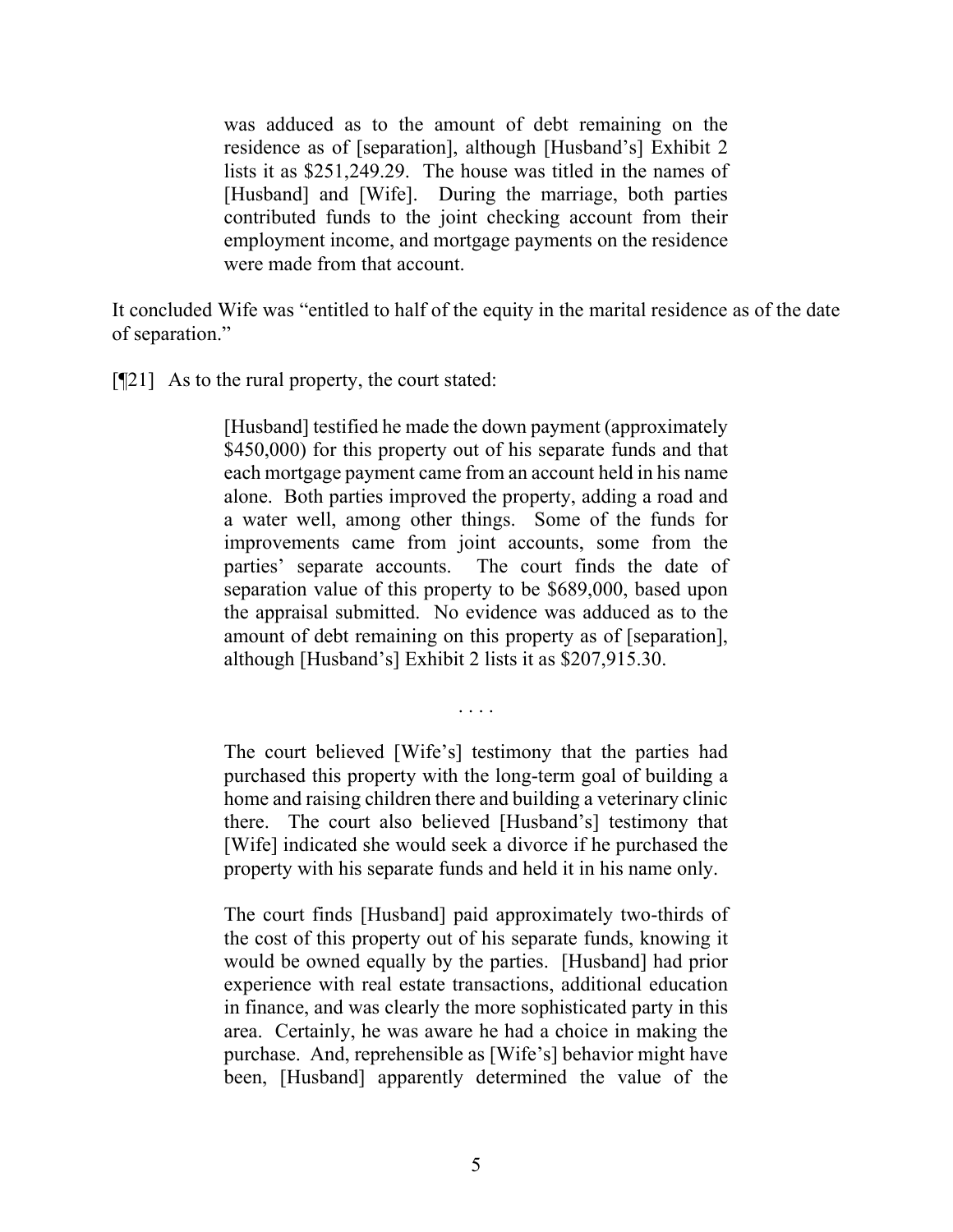marriage was greater than his individual pecuniary cost at that point.

It concluded Wife was "entitled to half of the equity in [the rural property] as of the date of separation."

[¶22] Next, the court addressed CCAC, along with the endurance horses, retirement accounts, bank accounts, vehicles, horse trailers, painting, personal property, marriage counseling expense, and credit card debt. In sum, it found the following:

- CCAC. The parties entered into a valid post-nuptial agreement to divide CCAC's assets equally on divorce. CCAC's assets totaled \$94,742.94 on the date of separation.
- Endurance horses. There was no evidence on the value of the endurance horses on the date of separation, and the court had little usable evidence about their value.
- Retirement accounts. Both Husband and Wife had IRA accounts through Vanguard and Invesco. Given the lack of evidence about the source of the funds in those accounts, the parties would retain their respective IRAs and the court would not consider them in the equitable division.
- Bank accounts. The court received insufficient evidence to quantify the parties' respective contributions to the joint account or their individual accounts. It considered their "personal bank accounts only generally in balancing the equities."
- Vehicles. Husband would retain the 2012 Dodge Ram and Wife would retain the 2013 Dodge Ram.
- Horse trailers. The two horse trailers Wife owned as part of the endurance horse business would be set over to her. She testified that one was worth \$16,500 and the other was worth \$5,000 more than the loan against it.
- Painting. The blue bonnet painting would be set over to Wife because Husband intended it as a gift.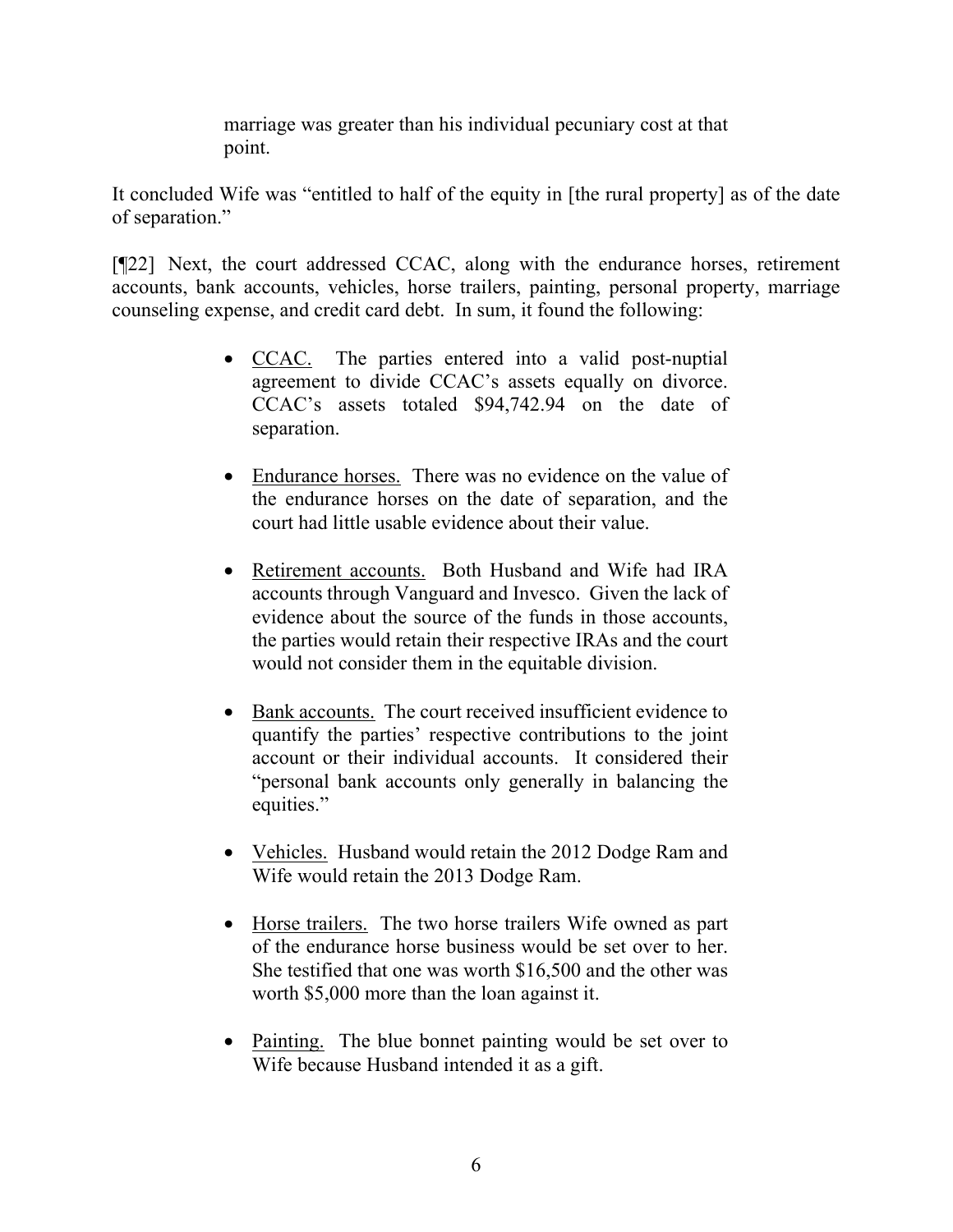- Personal property. The parties would retain the personal property in their possession.
- Marriage counseling. The court considered the expense Husband paid for marriage counseling in its equitable division.
- Credit card debt. The court did not consider the credit card debt listed in Husband's property and debt summary in its equitable division. Each party would be responsible for any credit card debt in his/her name.

[¶23] Finally, in its "Marital Estate Division—Conclusion", the court decided that, "[t]aking into consideration the factors set forth at W.S.  $\S 20$ -2-114, ... a just and equitable division of the marital assets will be accomplished by [Husband] paying to [Wife] \$200,000."

[¶24] On reviewing the overall distribution, it is plain that the marital estate the court considered in its equitable division consisted of more than just the marital residence, the rural property, and CCAC. While the court did not consider the retirement accounts or credit card debt in its equitable division, it did consider that Wife's student loans were paid during the marriage; the endurance horses; the personal bank accounts; the vehicles and horse trailers; and the expense Husband paid for marriage counseling. Wife's argument does not account for these.

[¶25] It is equally plain that the court never intended \$200,000 to represent the sum total of half the equity in the marital residence, half the equity in the rural property, and half of CCAC's assets on the date of separation. It intended \$200,000 to be an equalization payment on considering the Wyo. Stat. Ann. § 21-2-114 factors in light of the evidence. Wife's argument mischaracterizes the \$200,000 judgment and does not account for the district court's discretion to weigh the statutory factors. [2](#page-7-0)

<span id="page-7-0"></span><sup>&</sup>lt;sup>2</sup> Wife suggests the district court "lacked pertinent information regarding the debt owed on" the marital residence and rural property and did not "utiliz[e] *any* value" as to the remaining debt. Although the district court stated that no evidence was adduced as to the amount of debt remaining on the marital residence and rural property on the date of separation, it acknowledged Husband's exhibit outlining those debts, and the debt remaining on those properties was never in dispute. Each party submitted an exhibit listing the debt remaining on the residential property as \$251,249.29 and the debt remaining on the rural property as \$207,915.30, the same amounts the district court noted in determining its equitable division. Unlike the errors found in *Neuman* and *Kennedy*, on which Wife relies, on this record we cannot conclude that the district court failed to properly value the assets or substituted its own opinion as to the value of those assets. *Cf. Neuman v. Neuman*, 842 P.2d 575, 583 (Wyo. 1992); *Kennedy v. Kennedy*, 761 P.2d 995, 998 (Wyo. 1988).